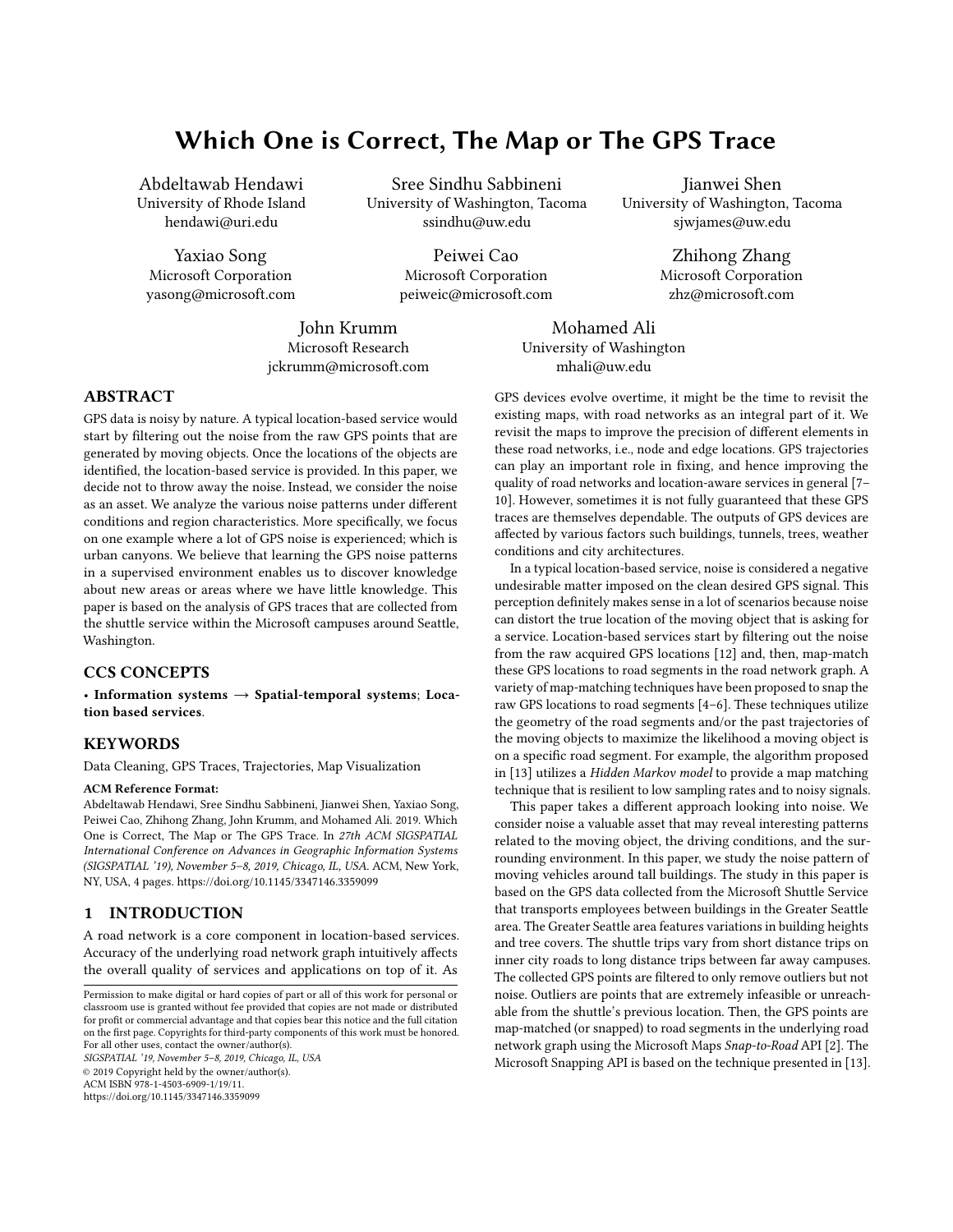<span id="page-1-1"></span>

Figure 1: Distribution of GPS sample frequencies over (a) days of the week and (b) hours of the day.

The distance between the raw GPS point and its snapped counterpart on the road segment can be considered as an indication of the noise in the raw GPS signal (assuming an accurate road network graph).

The rest of the paper is organized as follows. Section [2](#page-1-0) describes the GPS data and the experimental setup. Section [3](#page-2-0) analyzes the noise patterns. Section [4](#page-3-8) concludes the paper.

#### <span id="page-1-0"></span>2 THE DATA SET

The GPS data is collected from 161 shuttles over a three month period. The total number of GPS samples is <sup>6</sup>, <sup>536</sup>, 702. This gives an average of <sup>74</sup>, <sup>280</sup> samples per day and <sup>40</sup>, <sup>600</sup> samples per shuttle. Figure [1](#page-1-1) shows the distribution of the samples over the days of the week and the hours of the day.

The sampling rate is crucial to many operations including map matching. Low sampling rates (or high inter-arrival time between samples) may pose a risk when map matching the original trace to the road network graph. The average inter-arrival time between two consecutive GPS samples from the same shuttle is <sup>34</sup>.<sup>05</sup> seconds. However, the standard deviation of 25, which indicates a wide range of sampling rates. To give a better image of the sampling rate, Figure [2\(](#page-1-2)a) illustrates a histogram of the inter-arrival times between consecutive samples. It shows that we have a good amount of GPS traces with 0-25 seconds inter-arrival time between samples. However, the majority of traces show samples that are 25 to 35 seconds apart and we have few traces where the inter-arrival time is more than 35 seconds and stretches to over a minute in some cases. Also, Figure [2\(](#page-1-2)b) illustrates a histogram of the distance between consecutive samples of the same trace. The skewness of the data to the left is attributed to the stop and go nature of the shuttle

<span id="page-1-2"></span>

Figure 2: Distribution of the  $\begin{pmatrix} b \\ a \end{pmatrix}$  inter-arrival time and (b) distance between consecutive GPS samples.

service and/or the low speed of shuttles while on campus and while boarding/dropping off passengers.

As we mentioned earlier in this paper, we consider noise as an asset. We would like to differentiate between noise that we would consider as an asset and outliers that have to be filtered out before any processing would take place. The deviation of a point from the road segment to the left or to the right is a noise that we are interested in studying and analyzing its pattern in different situations. However, GPS points that are completely far away from other points in the GPS trace are undesirable and are considered outliers. For examples, GPS points in the middle of the ocean or in another continent are clear outliers that we filter out before further analysis takes place. To filter out such outliers, we introduce the concept of reachability speed, which is the speed the shuttles needs to go over to reach point number  $i + 1$  from point i in the GPS trace. As a quick and early filter, we decide to filter out any GPS points that has to be reached with an over 100 mile/hour speed. This filter removed <sup>18</sup>, <sup>531</sup> GPS samples, which is a total of <sup>2</sup>.83% of the total GPS samples in hand.

We split GPS samples of each shuttle into several runs. The run is a continuous GPS trace of the same shuttle. For example, the GPS trace of a shuttle may be split into runs where each run represents a workday worth of data or a block of consecutive hours where the shuttle has been active. If there is a five minute separation or a one kilometer distance between samples in the trace, the trace is divided into two runs to maintain the continuity and the locality of the shuttle run. After the splitting into runs, we got <sup>59</sup>, <sup>699</sup> runs for the 161 shuttles. There are 107 GPS samples for each run on average. The average number of runs per shuttle is 375.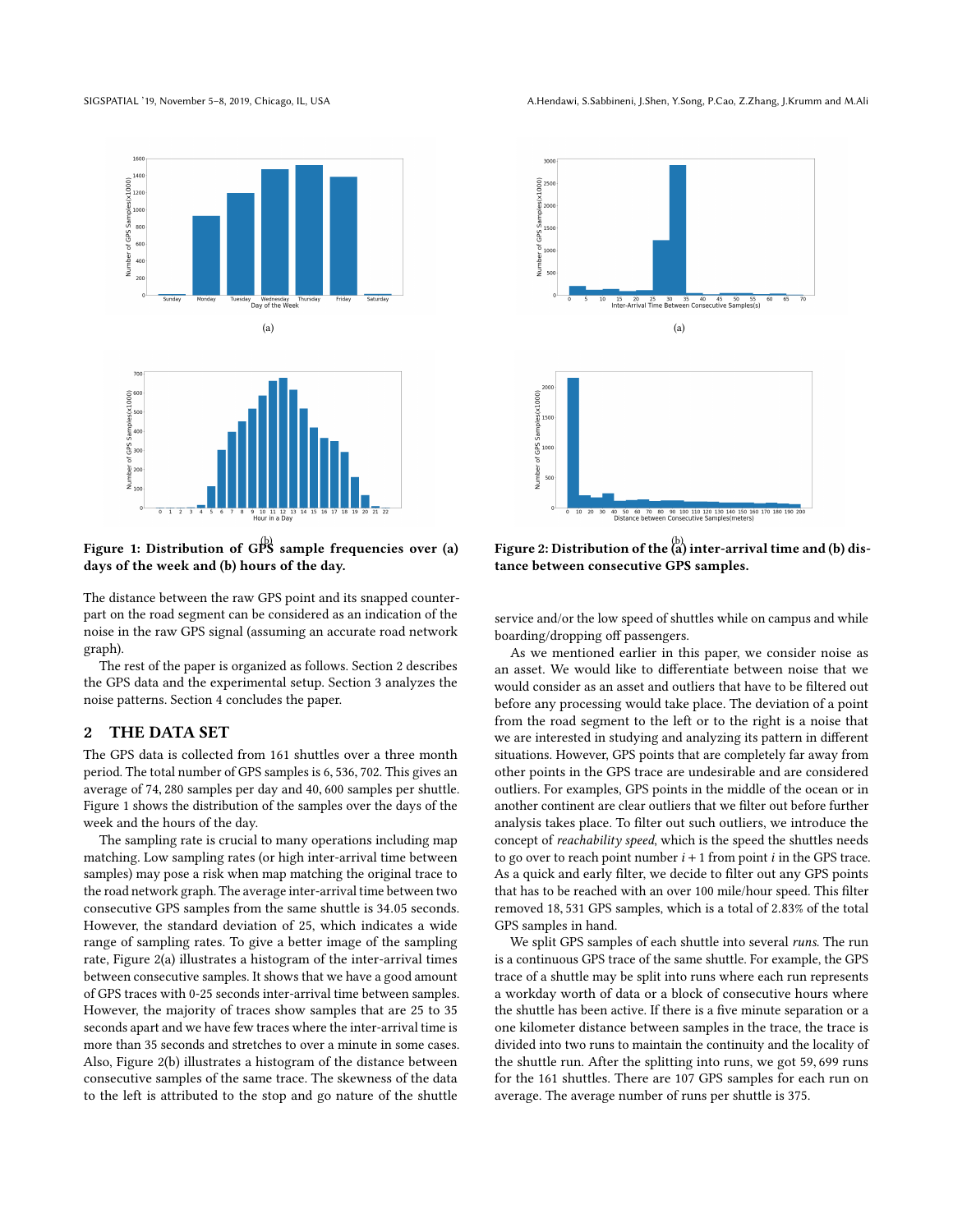We map-match every run through the Microsoft Maps Snap-to-Road API. <sup>58</sup>, <sup>200</sup> runs were successfully snapped by the snapping API. The snapping API was not able to find a feasible way of mapmatching the remaining runs, which can be attributed to high levels of noise in few traces or to the absence of some parking lots from the underlying maps. The distance between the raw GPS point and its snapped counterpart on the road segment can be an indication of how noisy the GPS signal is, how inaccurate the underlying map is, or both. The distance between the raw GPS point and its snapped counterpart is <sup>10</sup>.<sup>95</sup> meters on average with a relatively high standard deviation of 13. In the following section, we study the noise patterns in more details.

# <span id="page-2-0"></span>3 ANALYSIS OF GPS DATA AROUND TALL **BUILDINGS**

In this study, we consider 63 tall buildings in the down towns of Seattle [\[3\]](#page-3-9) and Bellevue [\[1\]](#page-3-10) to generate statistics and histograms of noise. Then, we focus on six tall buildings and six flat areas (with no tall buildings) for deeper analyses and comparisons.

# 3.1 Statistics on signal noise around tall buildings

In areas of tall buildings, the average distance between raw data points and their snapped counterparts is <sup>18</sup>.<sup>04</sup> meters with a standard deviation of <sup>14</sup>.5. In flat areas where no tall buildings exist, the average distance between raw data points and their snapped counterparts is <sup>7</sup>.<sup>9</sup> meters with a standard deviation of <sup>7</sup>.6. Other than the overall averages and standard deviations, we nail down and classify the raw GPS points into three buckets and recompute the statistics. This classification is based on whether the noise pushed the GPS signal to the left or to the right of the road segment. The rationale behind this classification comes from the intuition that noise (under no external effects) is expected to scatter points randomly and uniformly to the left and right of the road segments. However, buildings and constructions that are on one side of the road may consistently deviate points into one side of the road segment. The three buckets are: (1) points that are within 3 meters of the road segment, and which are considered a perfect match $^1$  $^1$ , (2) points that are to the right of the road segment by more than 3 meters, and (3) points that are to the left of the road segment by more than 3 meters.

Table [1](#page-2-2) shows that in flat areas 30% of the points are considered a perfect match, while only <sup>4</sup>.57% is a perfect match in areas of tall buildings. The percentages of points to the left and right of the road segments are 25% and 45%, respectively in flat areas. This is in contrast to the higher percentage of <sup>29</sup>.92% and <sup>65</sup>.51% in areas of tall buildings. It is clear that high buildings distort GPS signal and cause less points to be a perfect match. We also note that we expect to have more GPS points on the right side of the road segment compared to the left side of the road segment. In the United States, vehicles drive on the right side of the road. Map providers record the median (or the middle) of the road as the geometry representation of the road segments in the road network graph database.

Which One is Correct, The Map or The GPS Trace SIGSPATIAL '19, November 5–8, 2019, Chicago, IL, USA

<span id="page-2-2"></span>

|                                                  | <b>Flat areas</b> | <b>Tall buildings</b> |
|--------------------------------------------------|-------------------|-----------------------|
| All points                                       |                   |                       |
| Percentage                                       | 100%              | 100%                  |
| Average                                          | 7.9               | 18.04                 |
| <b>Standard Deviation</b>                        | 7.6               | 14.5                  |
| Points that perfectly match the road segment     |                   |                       |
| Percentage                                       | 30%               | 4.57%                 |
| Average                                          | 1.43              | 1.36                  |
| <b>Standard Deviation</b>                        | .84               | .92                   |
| Points that are on the left of the road segment  |                   |                       |
| Percentage                                       | 25%               | 29.92%                |
| Average                                          | 10.96             | 23.76                 |
| <b>Standard Deviation</b>                        | 9.54              | 15.25                 |
| Points that are on the right of the road segment |                   |                       |
| Percentage                                       | 45%               | 65.51%                |
| Average                                          | 10.41             | 17.73                 |
| <b>Standard Deviation</b>                        | 8.92              | 13.30                 |

Table 1: The average and standard deviation of noise in flat areas and areas of tall buildings.

Figures [3](#page-3-11) (a) and (b) give the noise histograms in flat areas and in areas with tall buildings, respectively. Figure [3\(](#page-3-11)b) shows that, in some areas of tall buildings, the noise signal goes up to 70 and 75 meters. We also note that, in Figure [3\(](#page-3-11)b), there is an abrupt drop at the value of 20 meters. We suspect that the building heights, in addition to other factors, may have an impact on the noise patterns. Hence, in the following section, we analyze the impact of the building heights and the proximity of the buildings to the roads on the signal noise.

# 3.2 The effect of the building height on the signal noise

It is intuitive that the taller the buildings are, the higher the noise is in the signal. Figure [4a](#page-3-12) illustrates the height of buildings against the noise received in the signal. The figure shows six selected tall buildings from the set of tall buildings in Seattle and Bellevue. From the figure, there is no visible trend that shows a correlation between noise and building heights. With a careful look into the locations of the buildings relative to the nearby roads, it is clear that some buildings are immediately on the road, while others are more to the inside and a little far from the roads. Therefore, we decide to weigh the height of the building by the distance from the building to the road. Figure [4b](#page-3-12) divides the height of the building by the distance to the road (on the x-axis) and visualizes these values against the signal noise (on the y-axis). The figure claims a clear trend where the noise reduces as a function of the building height divided by the building's distance to the road. While the Figure shows the impact of the "distance to the road" on the noise, we believe that this result is only an initial result. The exact effect of the building height and distance to roads needs further investigations. As we collect more data sets, we plan to do advanced curve fitting that can reveal deeper relationships. Other factors that may impact the noise pattern (and that are not studied yet) include: the materials of the building surfaces, the travelling direction of the shuttle relative to the building, the width/speed limit/one-wayness of the road

<span id="page-2-1"></span><sup>&</sup>lt;sup>1</sup>the underlying map provider claims that 3 meters is a good estimate of the road span to the left or to the right of the road geometry recorded in the road network graph.